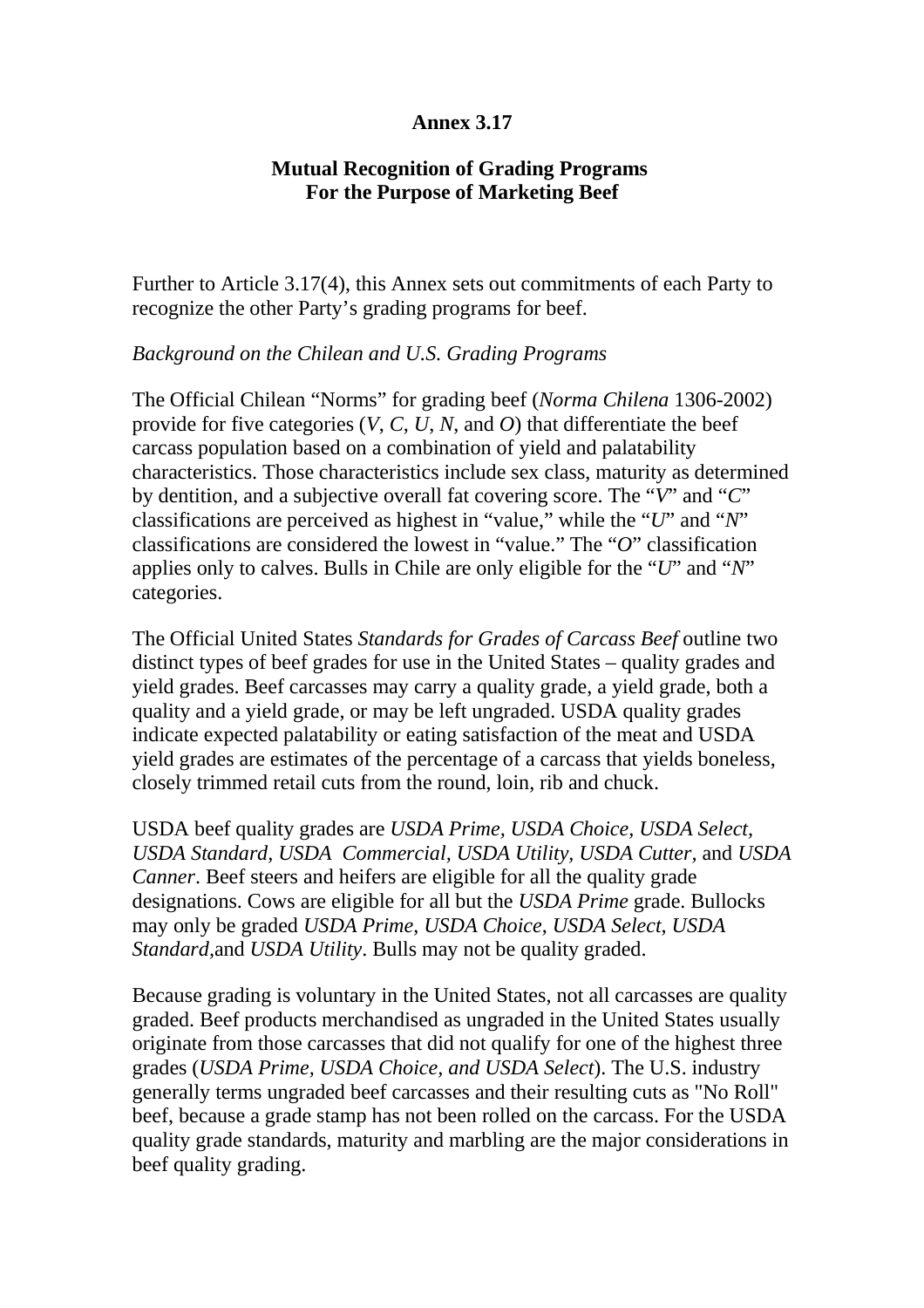Because most beef that packers market in the United States is not in carcass form, but instead is in the form of vacuum packaged subprimal cuts, only the quality grade is routinely used as a value determining trait in the marketing of beef products in the United States and ultimately passed on to the consumer. Accordingly, Article 3.17 and this Annex do not apply to USDA yield grades.

## *Commitments Regarding Mutual Recognition of the Chilean and U.S. Grading Programs*

The Parties confirm their shared understanding that:

1. Chile acknowledges that USDA's Agricultural Marketing Service (AMS) is a competent entity of grading quality, certifying all materials referred to in Article No. 5 of Regulation No. 19.162, with respect to meats exported to Chile from the United States.

2. The United States recognizes the competency of certification entities inscribed in the *Registro de Certificadores de Carne* division of the *Servicio Agrícola y Ganadero* of Chile (SAG) to certify Chilean meats destined toward that market.

3. AMS and SAG shall recognize each other's respective beef grading systems for the purposes of:

(a) the marketing of USDA graded beef in Chile; $\frac{2}{3}$  and

(b) the marketing of beef classified by SAG to Chilean norms in the United States.

4. The comparative beef cut nomenclature table set out in Appendix 3.17-A shall serve as a reference for the labeling of beef traded between the two markets under the terms of Article 3.17 and this Annex.

5. The standards of grading systems employed by Chile and the United States are described in Appendix 3.17-B. The Parties may modify Appendix 3.17-B by means of exchanges of letters between the USDA, AMS and the SAG. Furthermore, by means of written communications, the USDA, AMS, and the SAG may institute and modify standards of Chilean meat cuts and North American meat cuts.

6. USDA graded beef (*e.g*., *USDA Prime, USDA Choice, and USDA Select*) produced in the United States may be exported to Chile provided that a label indicates its Chilean equivalent and its country of origin.